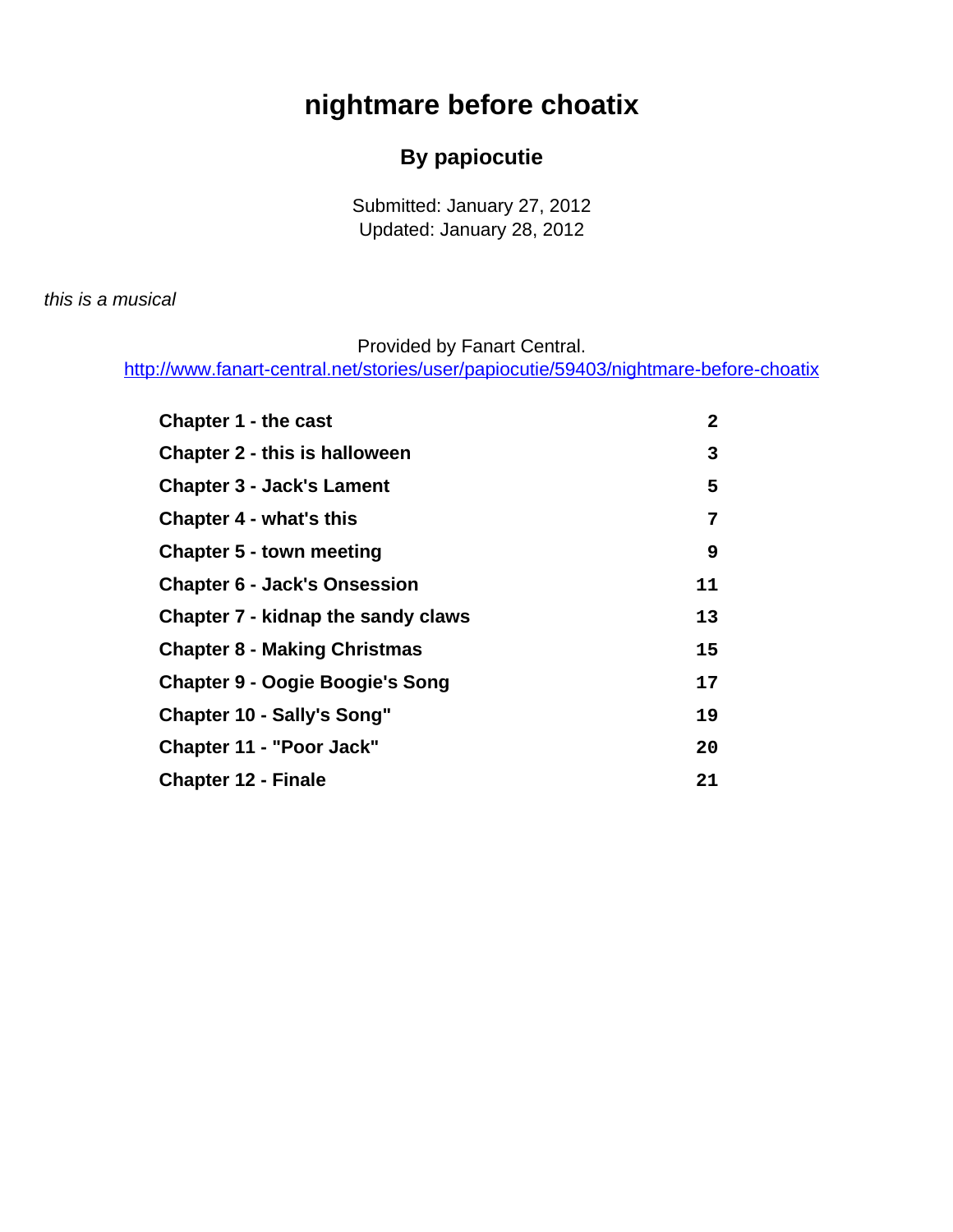#### **1 - the cast**

<span id="page-1-0"></span>espio as Jack Skellington violet as Sally tails doll as Oogie Boogie vector as Mayor of Halloween Town charmy as Lock amy as Shock tails as Barrel knunckles as sandy claws sonic as Zero ult as Clown (char belongs to starhero3) silver and shadow as Ghosts omgea as Hanging Tree and Hanging Men tirta as Mummy rini/lemon/orange as Vampire Brothers (rini belongs to starhero3) natsume/pinky/alice as Witches (natsume belongs to velagirls10) mighty as Wolfman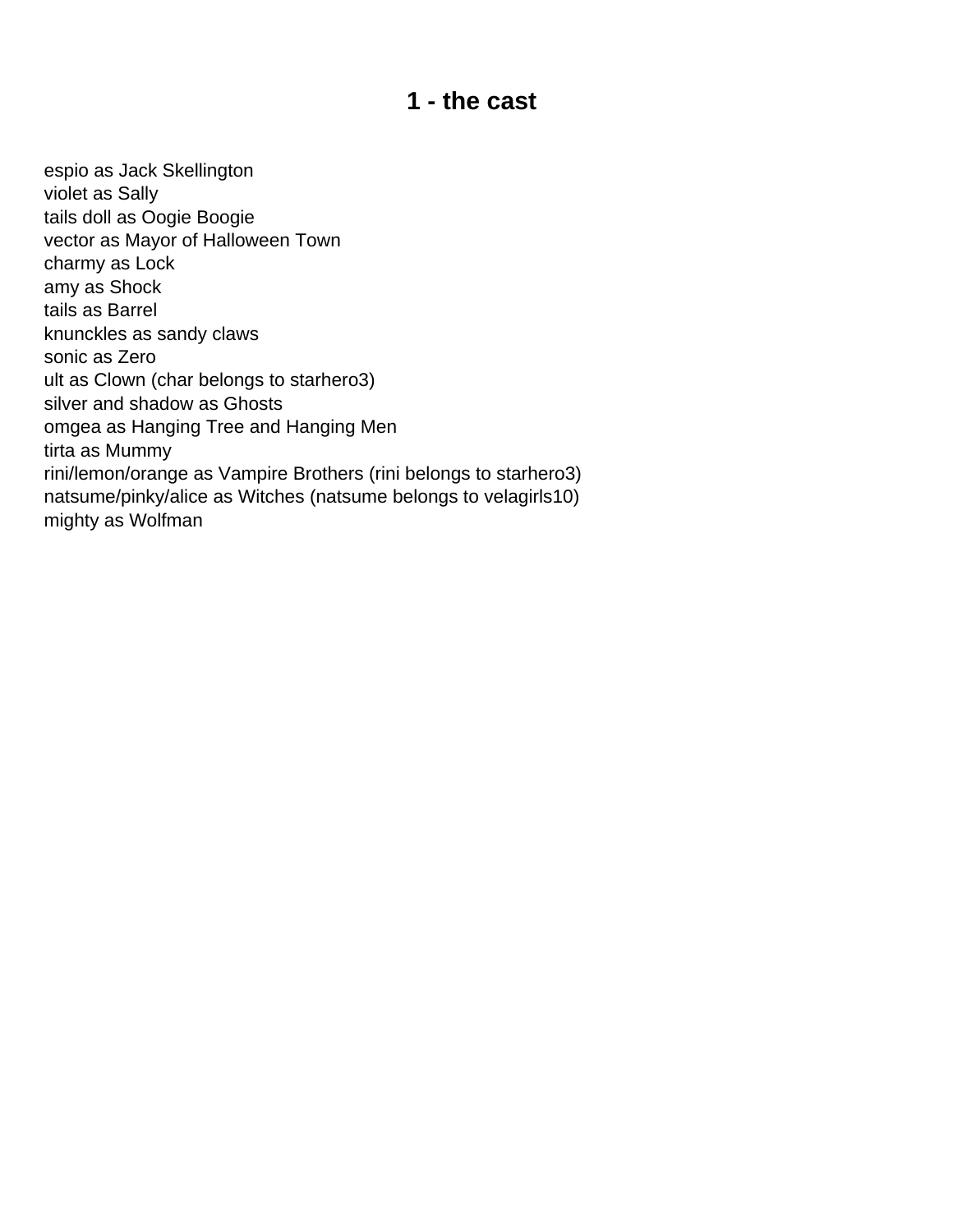# **2 - this is halloween**

<span id="page-2-0"></span>sonic:Boys and girls of every age Wouldn't you like to see something strange? silver:Come with us and you will see This, our town of Halloween rini:This is Halloween, this is Halloween orange:Pumpkins scream in the dead of night rini:This is Halloween, everybody make a scene lemon:Trick or treat till the neighbors gonna die of fright all three:It's our town, everybody scream In this town of Halloween mighty:I am the one hiding under your bed Teeth ground sharp and eyes glowing red tirta:I am the one hiding under yours stairs Fingers like snakes and spiders in my hair both:This is Halloween, this is Halloween Halloween! Halloween! Halloween! Halloween! charmy/amy/tails:In this town we call home Everyone hail to the pumpkin song vector:In this town, don't we love it now? Everybody's waiting for the next surprise eveyone:Round that corner, man hiding in the trash can Something's waiting now to pounce, and how you'll... pinky:Scream! alice:This is Halloween natsume:Red 'n' black alice:slimy green mighty:Aren't you scared? all three:Well, that's just fine Say it once, say it twice Take a chance and roll the dice Ride with the moon in the dead of night omega:Everybody scream, everbody scream In our town of Halloween! ultragamma:I am the clown with the tear-away face Here in a flash and gone without a trace violet:I am the "who" when you call, "Who's there?" I am the wind blowing through your hair tails doll:I am the shadow on the moon at night Filling your dreams to the brim with fright everyone:This is Halloween, this is Halloween Halloween! Halloween! Halloween! Halloween! Halloween! Halloween! amy/charmy/tails:Tender lumplings everywhere Life's no fun without a good scare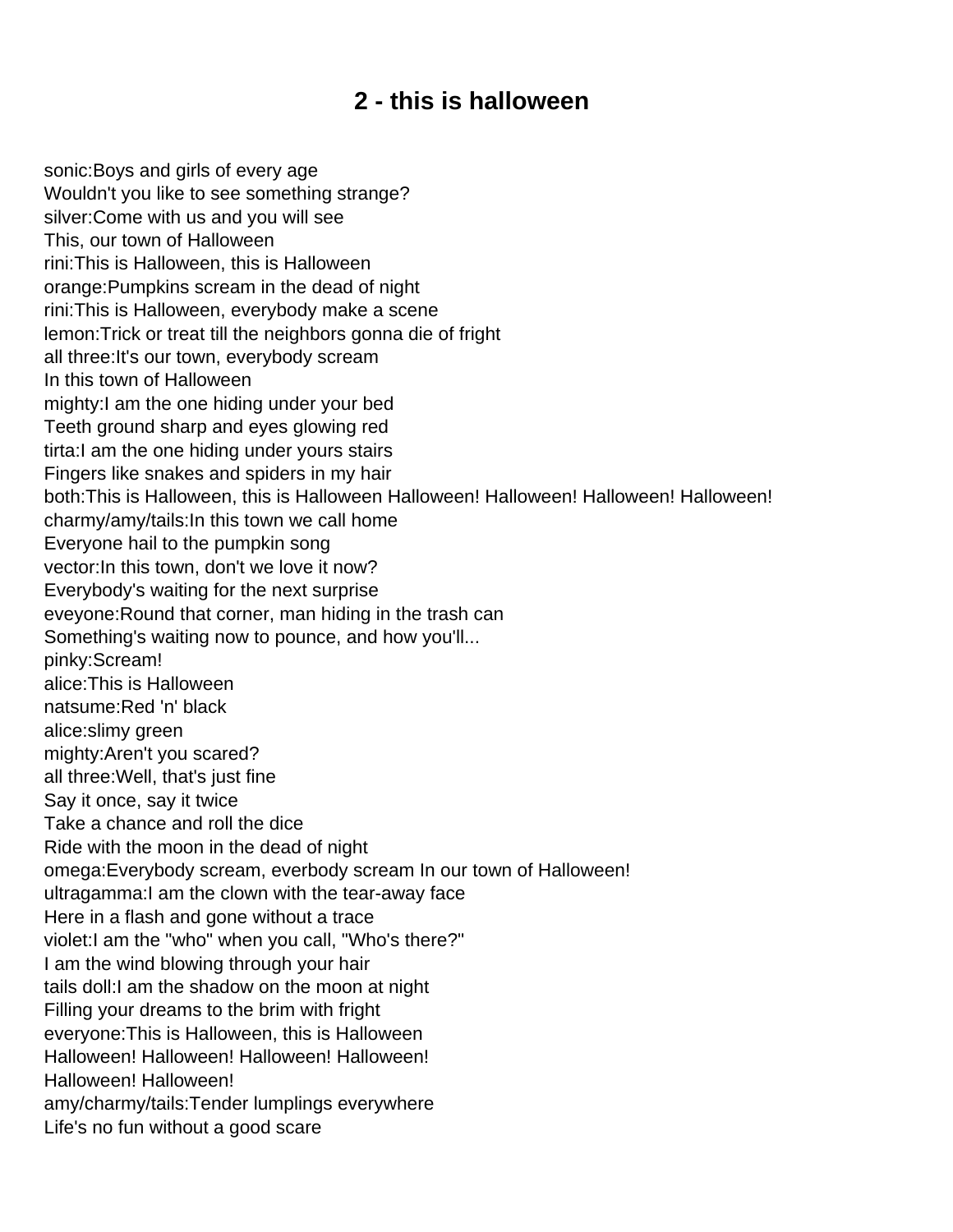amy:That's our job, but we're not mean In our town of Halloween charmy:In this town vector:Everybody's waiting for the next surprise everyone:Skeleton Jack might catch you in the back And scream like a banshee Make you jump out of your skin This is Halloween, everyone scream Wont' ya please make way for a very special guy

Our man jack is King of the Pumpkin patch Everyone hail to the Pumpkin King now! This is Halloween, this is Halloween Halloween! Halloween! Halloween! Halloween! charmy/amy/tails:In this town we call home Everyone hail to the pumpkin song everyone:La la la la-la la [Repeat]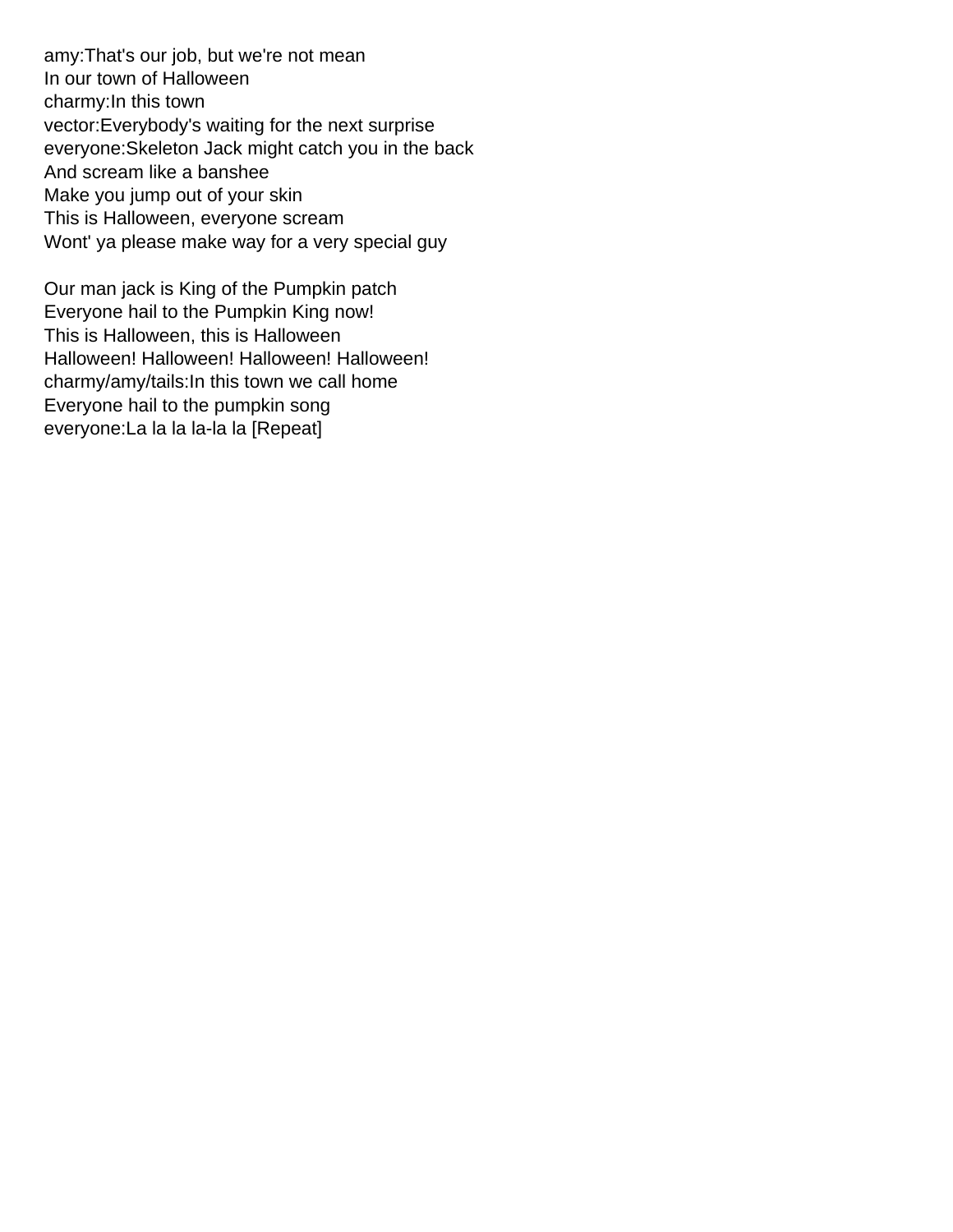### **3 - Jack's Lament**

<span id="page-4-0"></span>espio:There are few who deny At what I do, I am the best For my talents are renowned far and wide

When it comes to suprises In the moonlit night I excel without ever even trying

With the slightest little effort Of my ghost-like charm I have seen grown men give out a shreak

With a wave of my hand And a well-placed moan I have swept the very bravest off their feet

But year after year It's the same routine And I grow so weary of the sound of screams

And I, Jack, The pumkin King Have grown so tired of the same old thing [ Lyrics from:<http://www.lyricsty.com/danny-elfman-jacks-lament-lyrics.html> ] Chorus: Oh somewhere deep inside of these bones An emptiness began to grow There's something out there far from my home A longing that I've never known

I'm the master of fright And a demon of light And I'll scare you right out of your pants

To a guy in Kentucky I'm Mr. Unlucky And I'm known throughout England and France

And since I am dead I can take off my head To recite Shakespearian quotations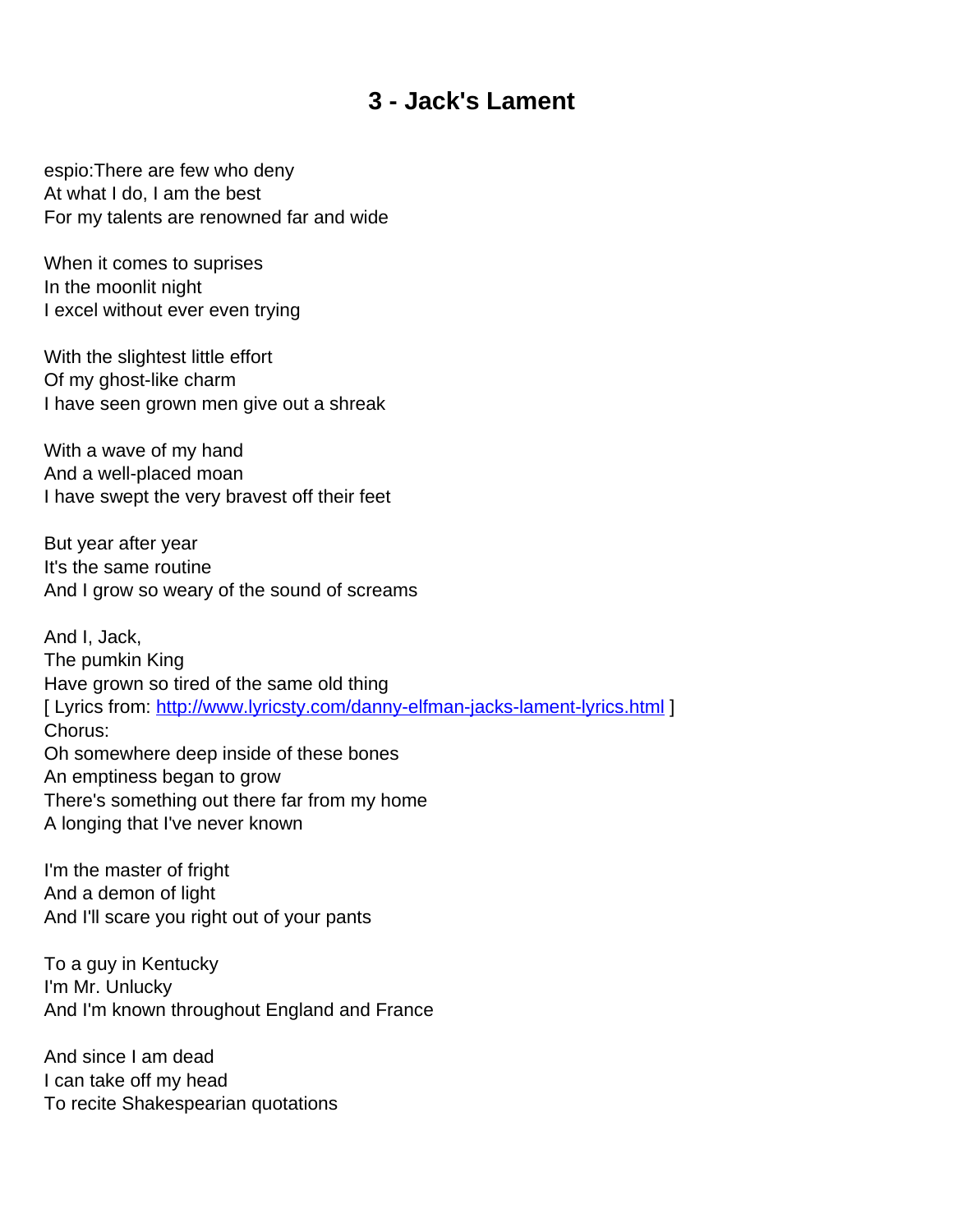No animal nor man Can scream like I can With the fury of my recitations

But who here Would ever understand That the Pumkin King with the skeleton grin

Would tire of his crown If they only understood He'd give it all up if he only could

Oh there's an empty place in my bones That calls out for something unknown The fame and praise come year after year Does nothing fill these empty tears violet: :(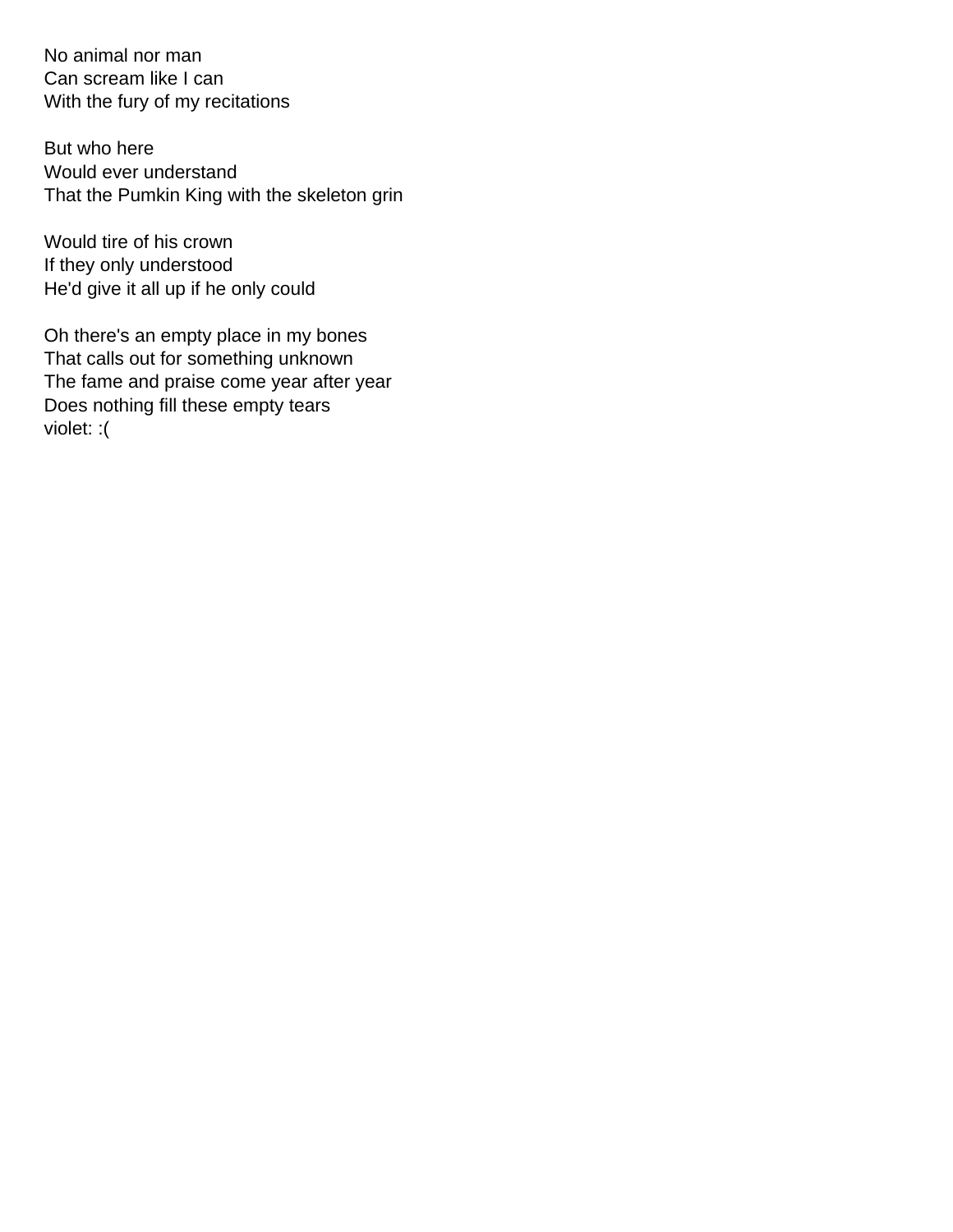#### **4 - what's this**

<span id="page-6-0"></span>espio:\*falls into x-mas town\*What's this? What's this? There's color everywhere What's this? There's white things in the air What's this? I can't believe my eyes I must be dreaming Wake up, jack, this isn't fair What's this?

What's this? What's this? There's something very wrong What's this? There are people singing songs

What's this? The streets are lined with Little creatures laughing Everybody seems so happy Have I possibly gone daffy? What is this? What's this?

There are children throwing snowballs here instead of throwing heads They're busy building toys And absolutely no one's dead

There's frost on every window Oh, I can't believe my eyes And in my bones I feel the warmth That's coming from inside

Oh, look What's this? They're hanging mistletoe, they kiss Why that looks so unique, inspired They're gathering around to hear a story Roasting chestnuts on a fire What's this? What's this?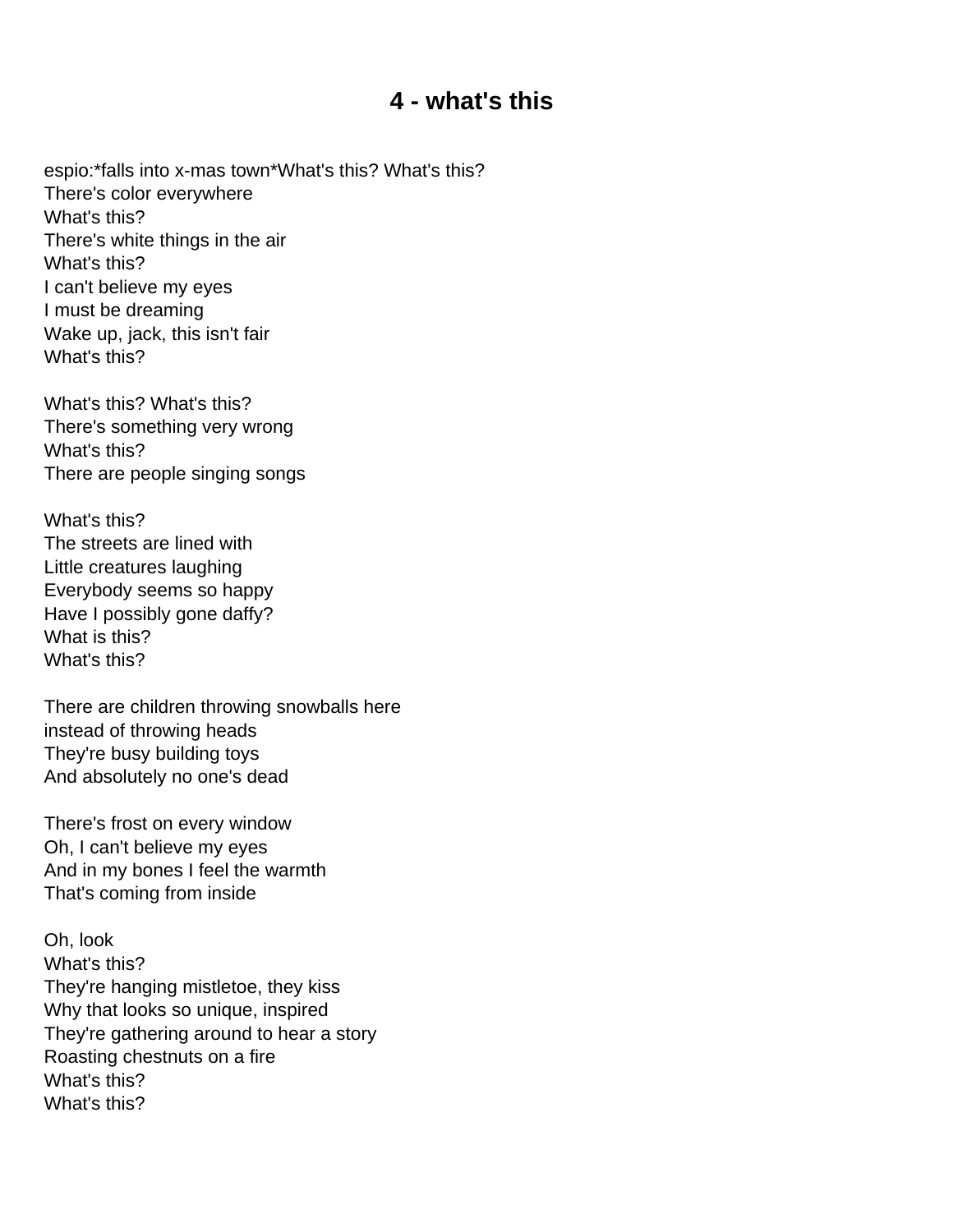In here they've got a little tree, how queer And who would ever think And why?

They're covering it with tiny little things They've got electric lights on strings And there's a smile on everyone So, now, correct me if I'm wrong This looks like fun This looks like fun Oh, could it be I got my wish? What's this?

Oh my, what now? The children are asleep But look, there's nothing underneath No ghouls, no witches here to scream and scare them Or ensnare them, only little cozy things Secure inside their dreamland What's this?

The monsters are all missing And the nightmares can't be found And in their place there seems to be Good feeling all around

Instead of screams, I swear I can hear music in the air The smell of cakes and pies Is absolutely everywhere

The sights, the sounds They're everywhere and all around I've never felt so good before This empty place inside of me is filling up I simply cannot get enough

I want it, oh, I want it Oh, I want it for my own I've got to know I've got to know What is this place that I have found? What is this? Christmas Town, hmm...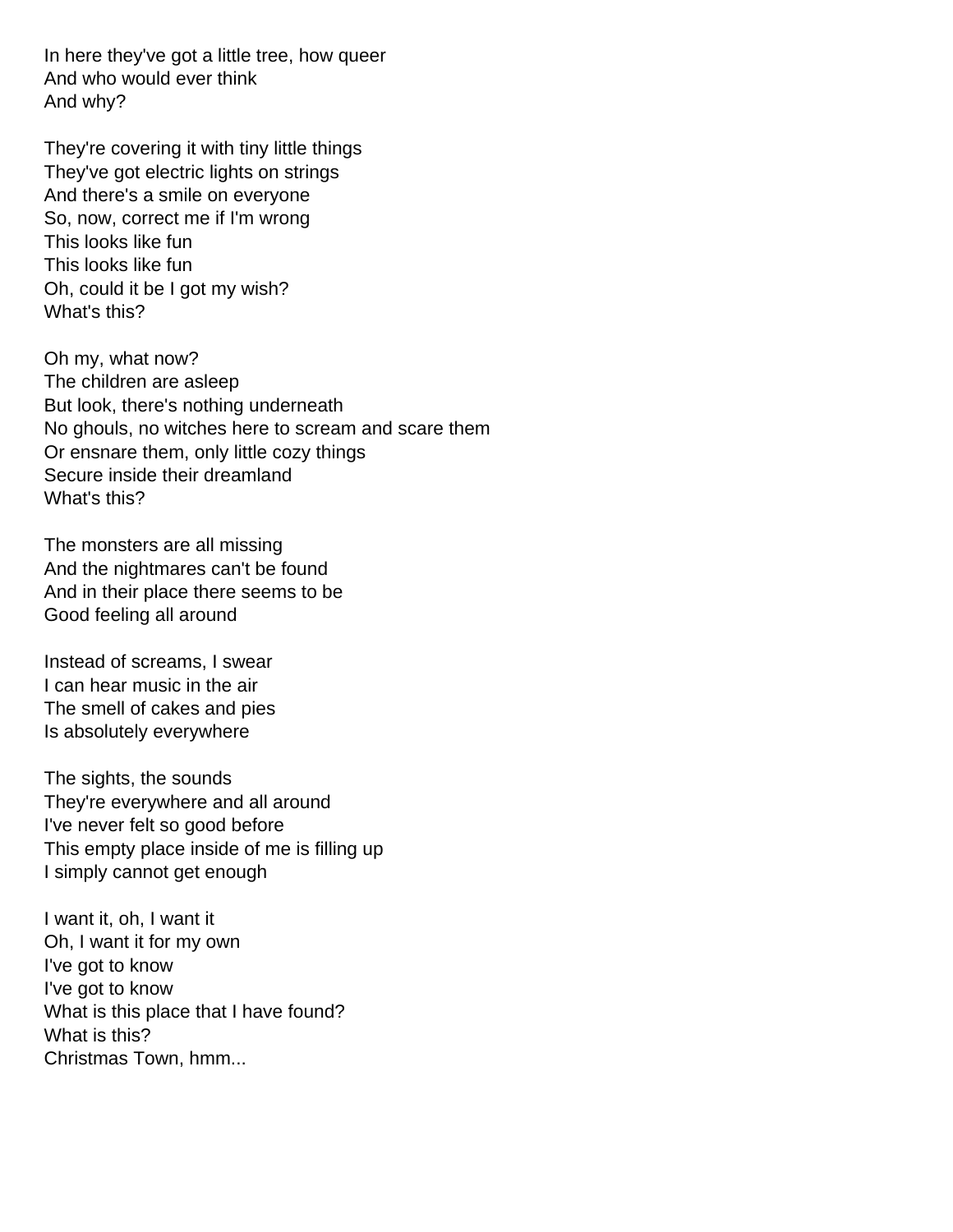### **5 - town meeting**

<span id="page-8-0"></span>espio:Listen, there were objects so peculiar They were not to be believed All around, things to tantalize my brain

It's a world unlike anything I've ever seen And as hard as I try I can't seem to describe Like a most improbable dream

But you must believe when I tell you this It's as real as my skull and it does exist Here, let me show you

This is a thing called a present The whole thing starts with a box tirta:A box? is it steel? mighty:Are there locks? shadow:Is it filled with a pox? pinky:A pox How delightful, a pox espio:If you please Just a box with bright-colored paper And the whole thing's topped with a bow pinky:A bow? natsume:But why? alice:How ugly all three:What's in it? What's in it? espio:That's the point of the thing, not to know ultragamma:It's a bat rini:Will it bend? ultragamma:It's a rat rini:Will it break? natsume:Perhaps it s the head that I found in the lake espio:Listen now, you don't understand That's not the point of Christmas land

Now, pay attention Now we pick up an oversized sock And hang it like this on the wall tirta:Oh, yes! Does it still have a foot?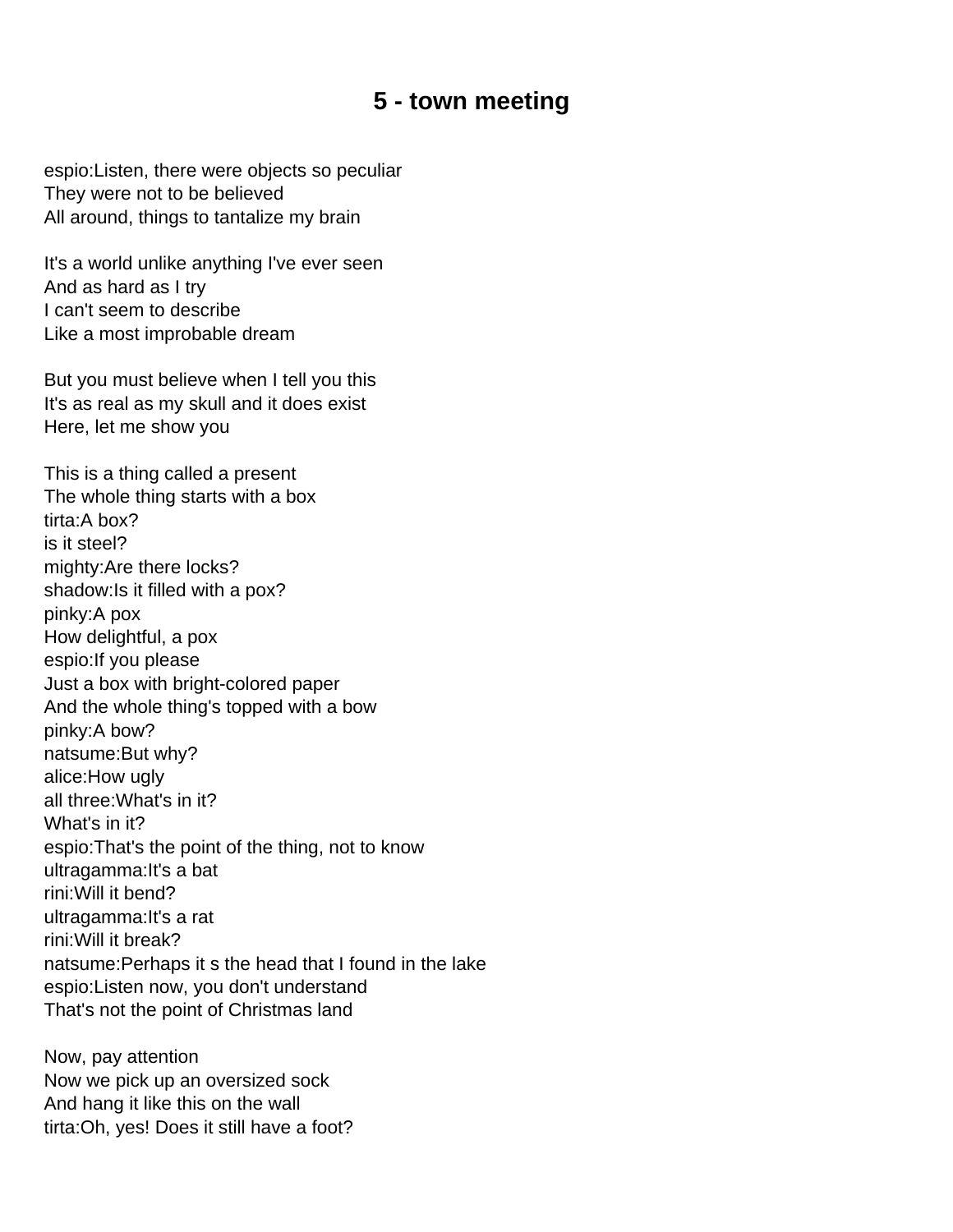pinky:Let me see, let me look alice:Is it rotted and covered with gook? espio:Hmm, let me explain There's no foot inside, but there's candy Or sometimes it's filled with small toys charmy:Small toys amy:Do they bite? tails:Do they snap? all three:Or explode in a sack? mighty:Or perhaps they just spring out And scare girls and boys vector:What a splendid idea This Christmas sounds fun Why, I fully endorse it Let's try it at once espio:Everyone, please now, not so fast There's something here that you don't quite grasp Well, I may as well give them what they want

And the best, I must confess, I have saved for the last For the ruler of this Christmas land Is a fearsome king with a deep mighty voice Least that's what I've come to understand

And I've also heard it told That he's something to behold Like a lobster, huge and red And sets out to slay with his rain gear on Carting bulging sacks with his big great arms That is, so I've heard it said

And on a dark, cold night Under full moonlight He flies into a fog Like a vulture in the sky And they call him Sandy Claws

Well, at least they're excited Though they don't understand That special kind of feeling in Christmas land Oh, well...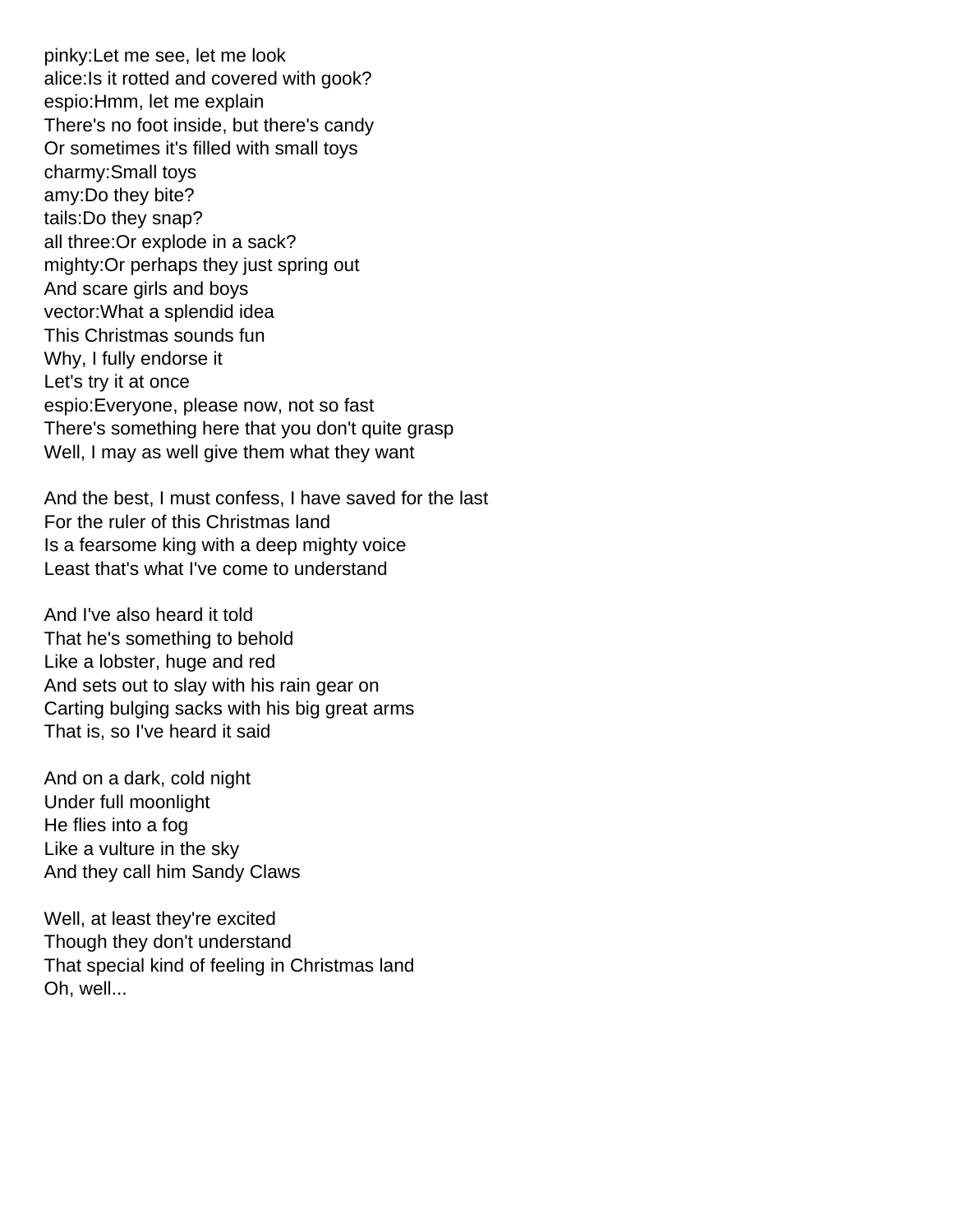# **6 - Jack's Onsession**

<span id="page-10-0"></span>natsume/pinky/alice:Something's up with Jack Something's up with Jack Don't know if we're ever going to get him back natsume:He's all alone up there Locked away inside pinky:Never says a word alice:Hope he hasn't died all three:Something's up with Jack Something's up with Jack espio:Christmas time is buzzing in my skull Will it let me be? I cannot tell There are so many things I cannot grasp When I think I've got it, and then at last Through my bony fingers it does slip Like a snowflake in a fiery grip

Something's here I'm not quite getting Though I try, I keep forgetting Like a memory long since past Here in an instant, gone in a flash What does it mean? What does it mean?

In these little bric-a-brac A secret's waiting to be cracked These dolls and toys confuse me so Confound it all, I love it though

Simple objects, nothing more But something's hidden through a door Though I do not have the key Something's there I cannot see What does it mean? What does it mean? What does it mean? Hmm...

I've read these Christmas books so many times I know the stories and I know the rhymes I know the Christmas carols all by heart My skull's so full, it's tearing me apart As often as I've read them, something's wrong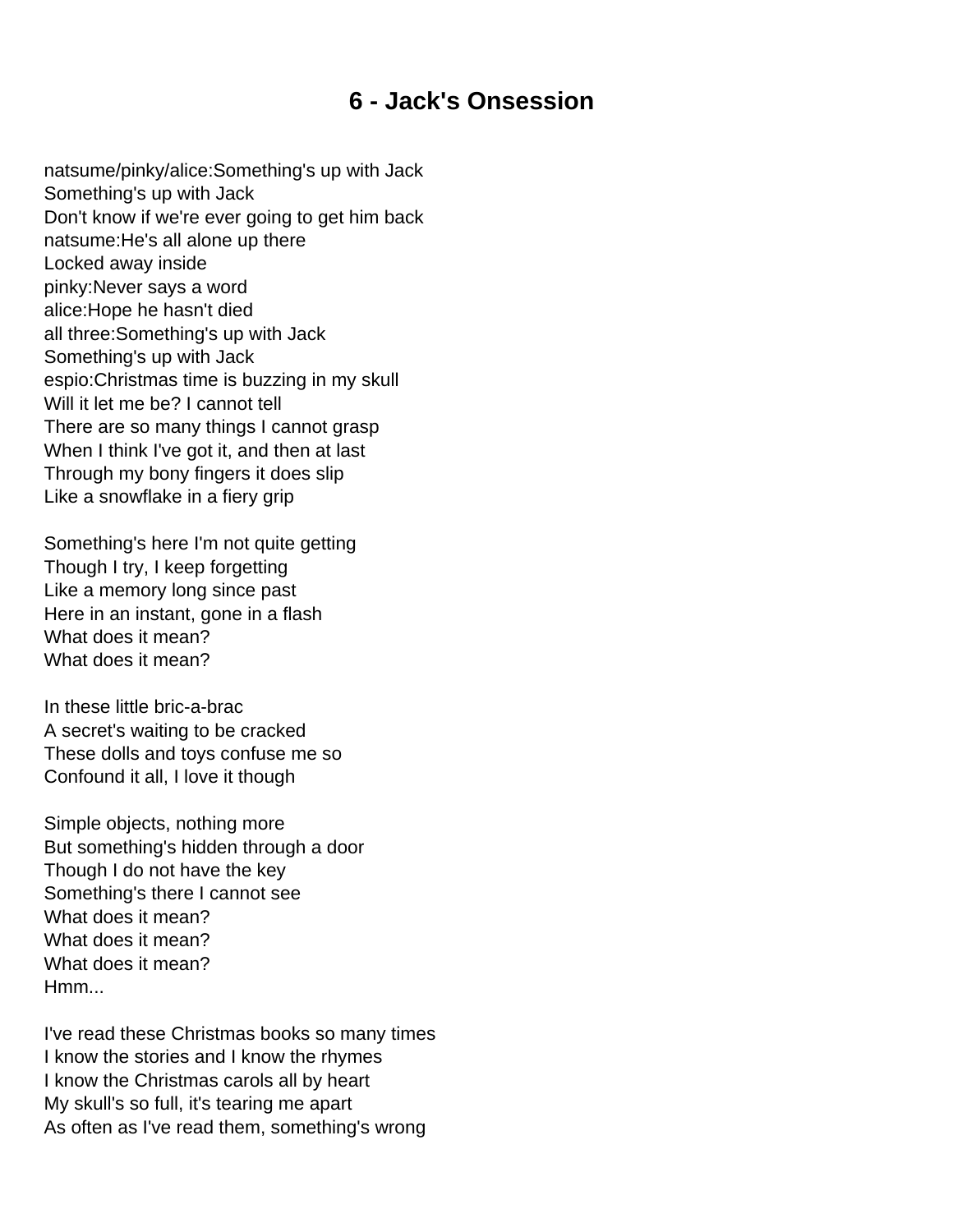So hard to put my bony finger on

Or perhaps it's really not as deep As I've been led to think Am I trying much too hard? Of course! I've been too close to see The answer's right in front of me Right in front of me

It's simple really, very clear Like music drifting in the air Invisible, but everywhere Just because I cannot see it Doesn't mean I can't believe it

You know, I think this Christmas thing It's not as tricky as it seems And why should they have all the fun? It should belong to anyone

Not anyone, in fact, but me Why, I could make a Christmas tree And there's no reason I can find I couldn't handle Christmas time

I bet I could improve it too And that's exactly what I'll do Hee,hee,hee Eureka! I've got it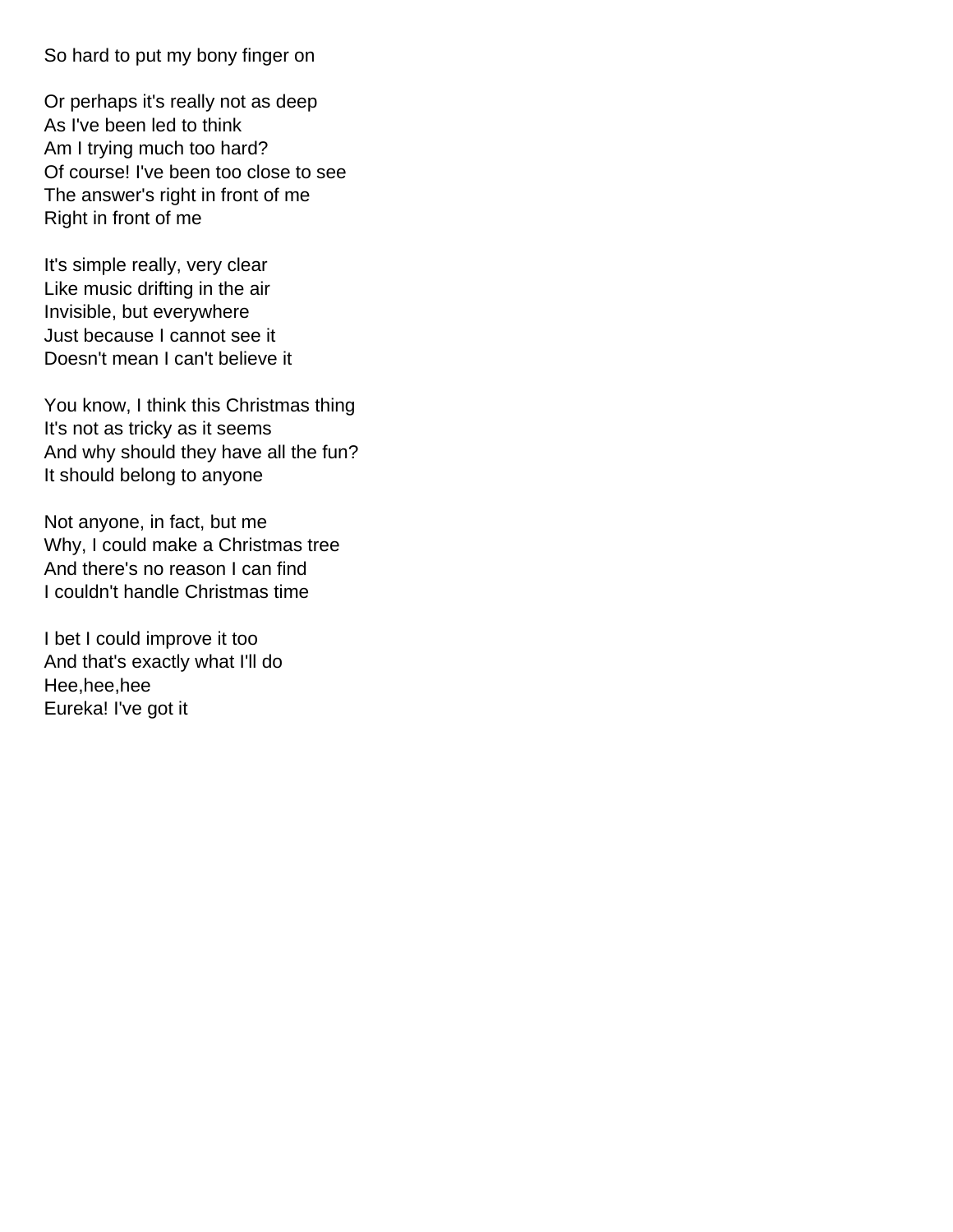#### **7 - kidnap the sandy claws**

<span id="page-12-0"></span>all three:Kidnap Mr. Sandy Claws... charmy:I wanna do it! tails:Let's draw straws! amy:Jack said we should work together Three of a kind all three:Birds of a feather Now and forever Wheeee La, la, la, la, la

Kidnap the Sandy Claws, lock him up real tight Throw away the key and then Turn off all the lights amy:First, we're going to set some bait Inside a nasty trap and wait When he comes a-sniffing we will Snap the trap and close the gate charmy:Wait! I've got a better plan To catch this big red lobster man Let's pop him in a boiling pot And when he's done we'll butter him up all three:Kidnap the Sandy Claws Throw him in a box Bury him for ninety years Then see if he talks amy:[SHOCK] Then Mr. Oogie Boogie man Can take the whole thing over then He'll be so pleased, I do declare That he will cook him rare all three:Wheeee! charmy:I say that we take a cannon Aim it at his door and then Knock three times and when he answers Sandy Claws will be no more amy:You're so stupid, think now If we blow him up into smithereens We may lose some pieces And the Jack will beat us black and green all three:Kidnap the Sandy Claws Tie him in a bag Throw him in the ocean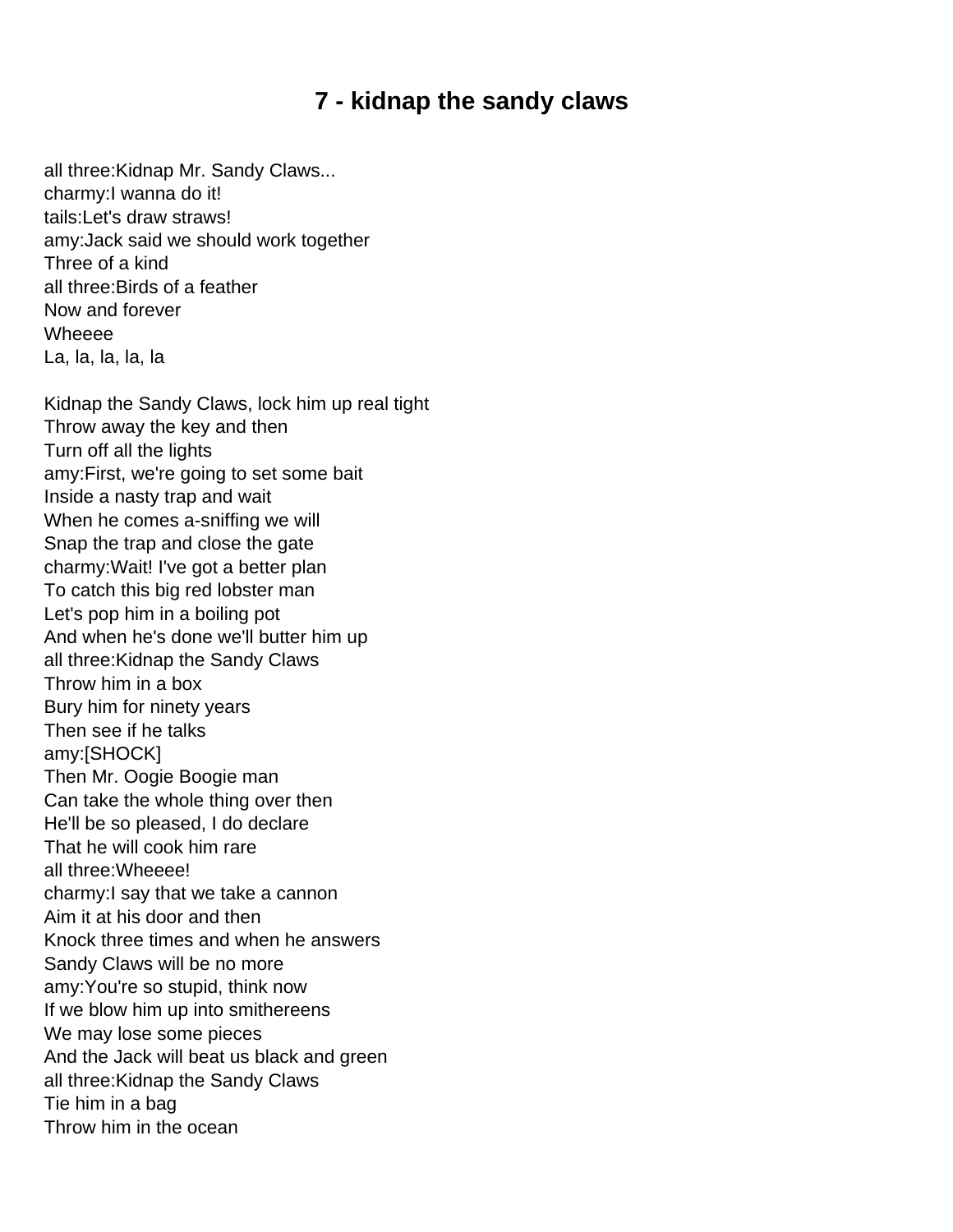Then see if he is sad charmy and amy:Because Mr. Oogie Boogie is the meanest guy around If I were on his Boogie list, I'd get out of town tails:He'll be so pleased by our success That he'll reward us too, I'll bet all three:Perhaps he'll make his special brew Of snake and spider stew Mmmmmm!

We're his little henchmen And we take our job with pride We do our best to please him And stay on his good side amy:I wish my cohorts weren't so dumb tails:I'm not the dumb one charmy:You're no fun amy:Shut up! charmy:Make me amy:I've got something, listen now This one is real good, you'll see We'll send a present to his door Upon there'll be a note to read Now, in the box we'll wait and hide all three:Until his curiousity Entices him to look inside And then we'll have him One, two, three Kidnap the Sandy Claws, beat him with a stick Lock him up for ninety years, see what makes him tick

Kidnap the Sandy Claws, chop him into bits Mr. Oogie Boogie is sure to get his kicks Kidnap the Sandy Claws, see what we will see Lock him in a cage and then throw away the key!!! Ha,ha,ha,ha!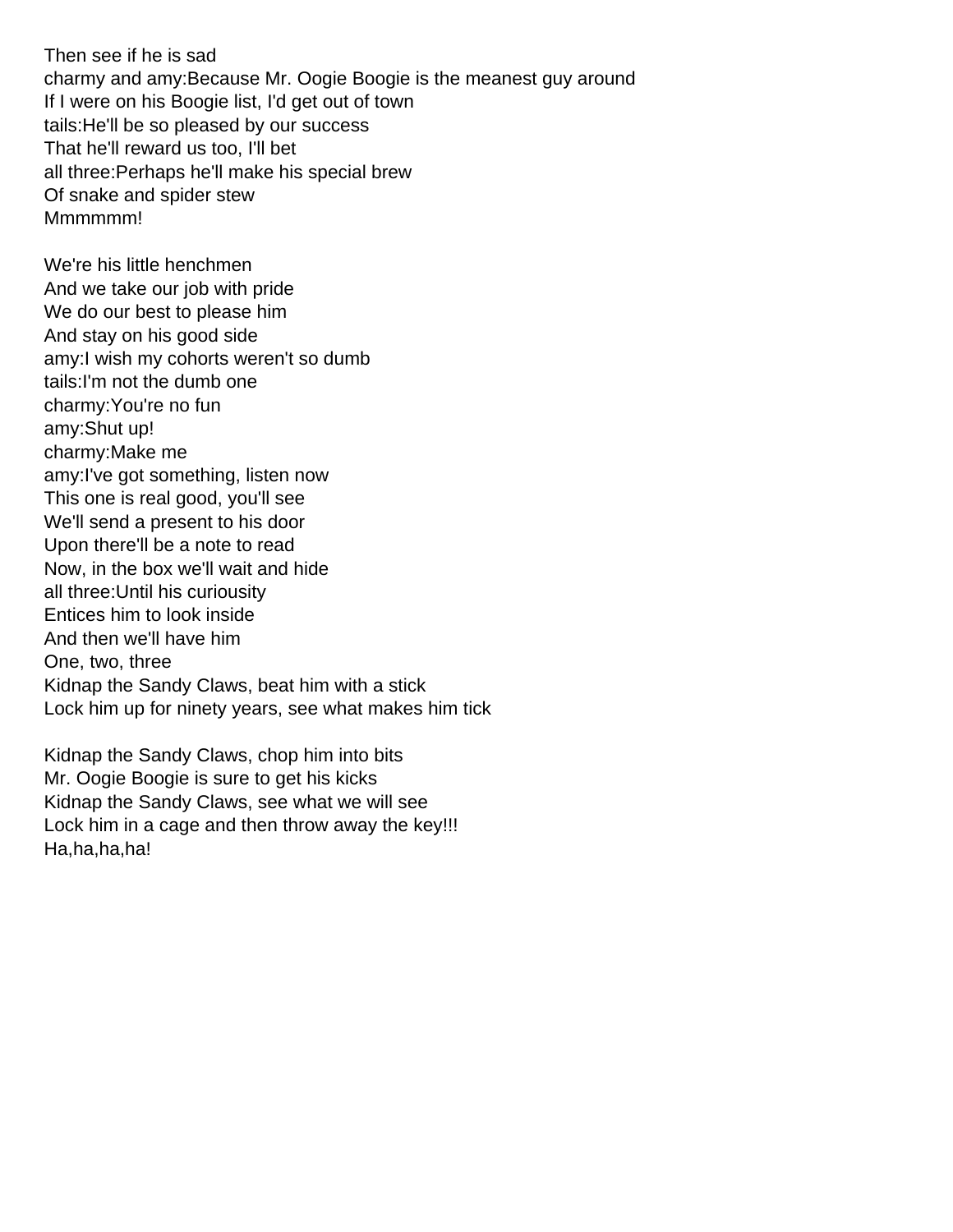# **8 - Making Christmas**

<span id="page-14-0"></span>ultragamma:This time, this time everyone:Making Christmas ultragamma:Making Christmas vector:Making Christmas, making Christmas Is so fine everyone:It's ours this time And won't the children be surprised It's ours this time rini:Making Christmas tirta:Making Christmas both:Making Christmas pinky/alice/natsume/:Time to give them something fun rini:They'll talk about for years to come everyone:Let's have a cheer from everyone It's time to party sonic:Making Christmas, making Christmas shadow/silver:Snakes and mice get wrapped up so nice With spider legs and pretty bows both:It's ours this time omgea:All together, that and this mighty:With all our tricks we're Making Christmastime natsume:Here comes Jack espio:I don't believe what's happening to me My hopes, my dreams, my fantasies Hee, hee, hee, hee tirta:Won't they be impressed, I am a genius See how I transformed this old rat Into a most delightful hat espio:Hmm, my compliments from me to you On this your most intriguing hat Consider though this substitute A bat in place of this old rat Huh! No, no, no, now that's all wrong This thing will never make a present It's been dead now for much too long Try something fresher, something pleasant Try again, don't give up natsume/pinky/alice:All together, that and this With all our tricks we're making Christmastime everyone:his time, this time Making Christmas, making Christmas La, la, la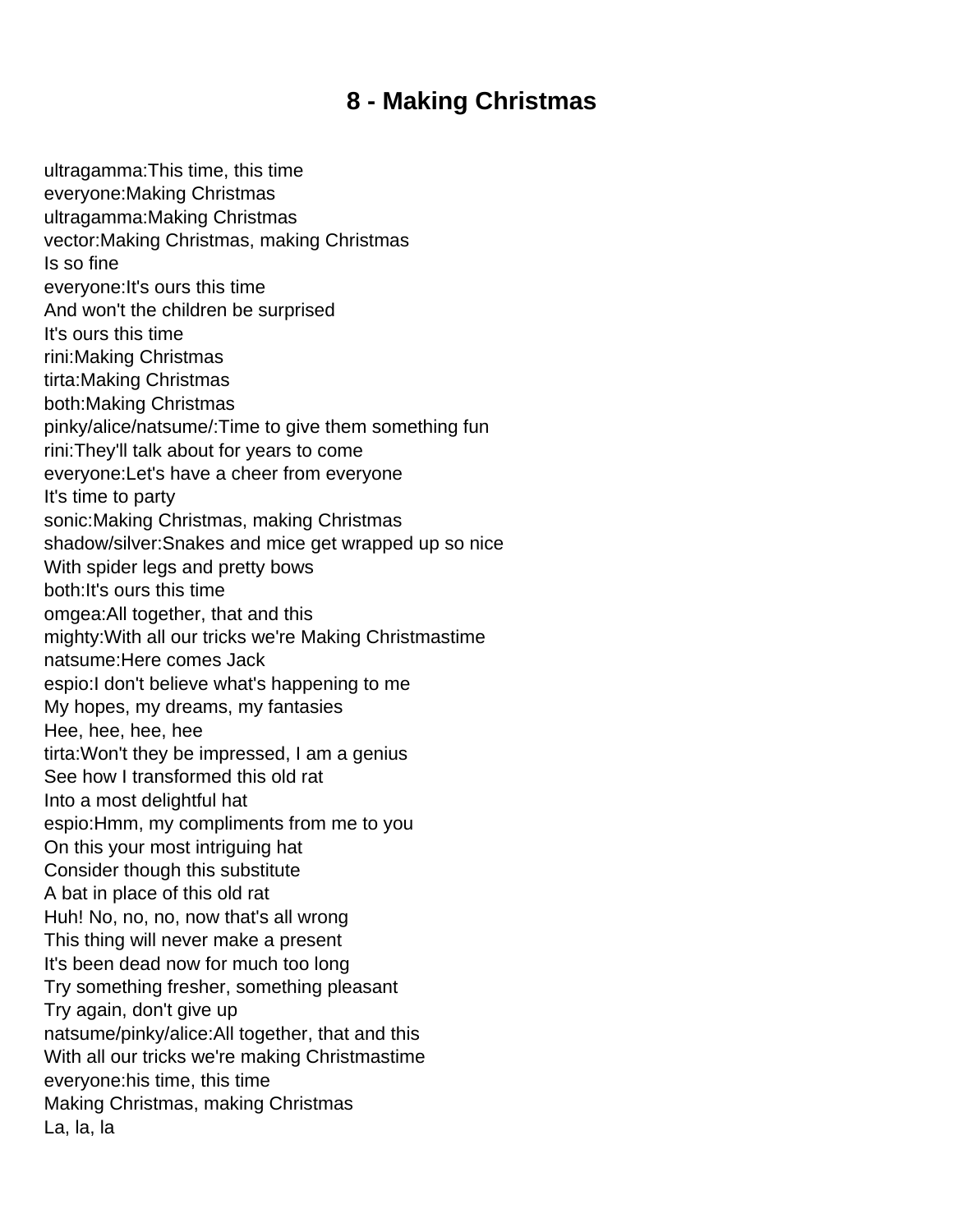It's almost here mighty:And we can't wait everyone:So ring the bells and celebrate 'Cause when the full moon starts to climb We'll all sing out espio:It's Christmastime Hee, hee, hee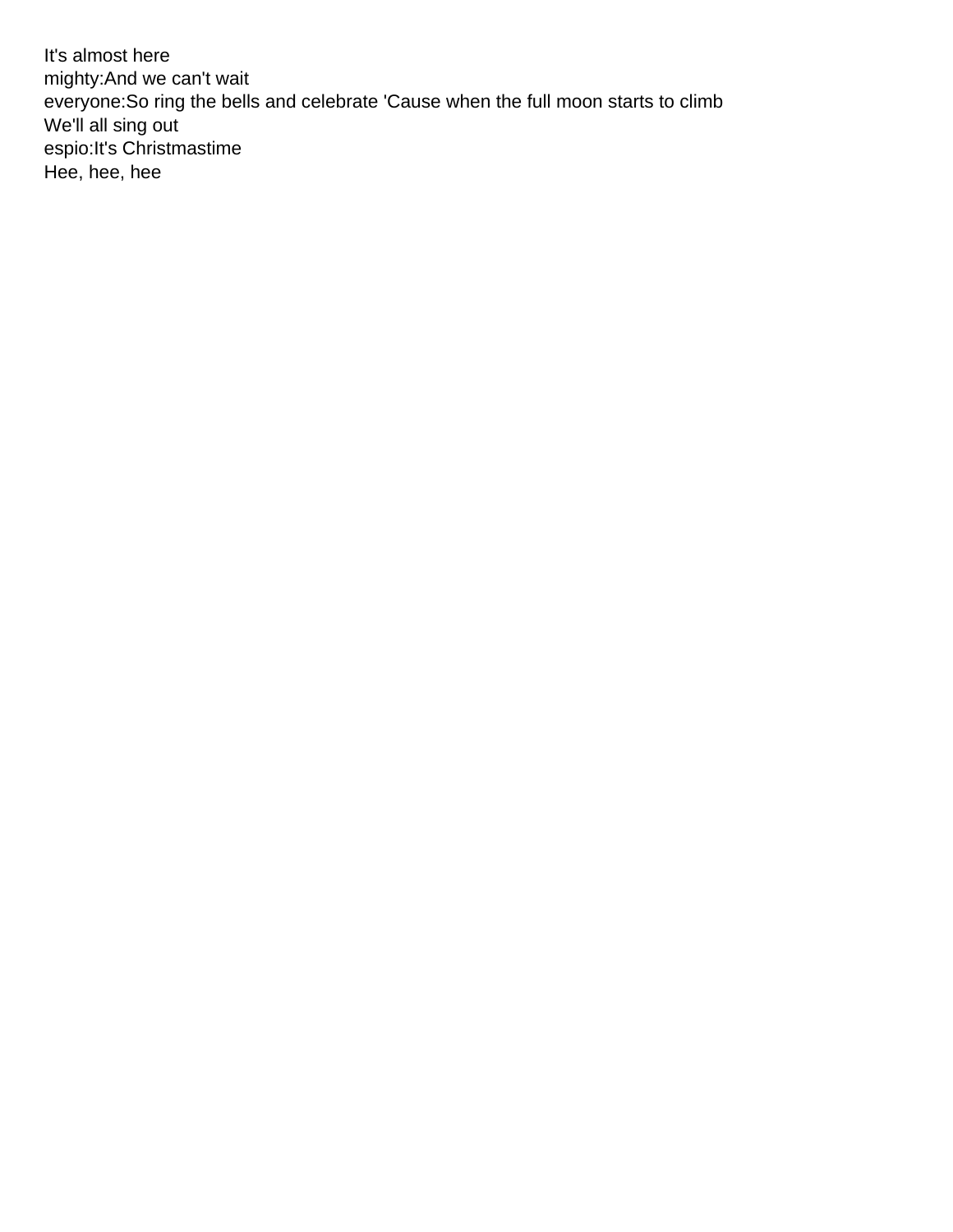### **9 - Oogie Boogie's Song**

<span id="page-16-0"></span>tails doll:Well, well, well, what have we here? Sandy Claws, huh? Oh, I'm really scared So you're the one everybody's talkin' about, ha, ha

You're jokin', you're jokin' I can't believe my eyes You're jokin' me, you gotta be This can't be the right guy He's ancient, he's ugly I don't know which is worse I might just split a seam now If I don't die laughing first When Mr. Oogie Boogie says There's trouble close at hand You'd better pay attention now 'Cause I'm the Boogie Man And if you aren't shakin' Then there's something very wrong 'Cause this may be the last time now That you hear the boogie song, ohhh charmy/amy/tails:Ohhh tails doll:Ohhh all three:Ohhh tails doll:Ohhh all three:Ohhh, he's the Oogie Boogie Man tails doll:Well if I'm feelin' antsy And there's nothin' much to do I might just cook a special batch Of snake and spider stew And don't ya know the one thing That would make it work so nice? A roly-poly Sandy Claws to add a little spice all three:Ohhh tails doll:Oh, yeah all three:Ohhh tails doll:ohhh all three:ohhh Oh, yeah he's the Oogie Boogie Man knuckles:Release me now Or you must face the dire consequences The children are expecting me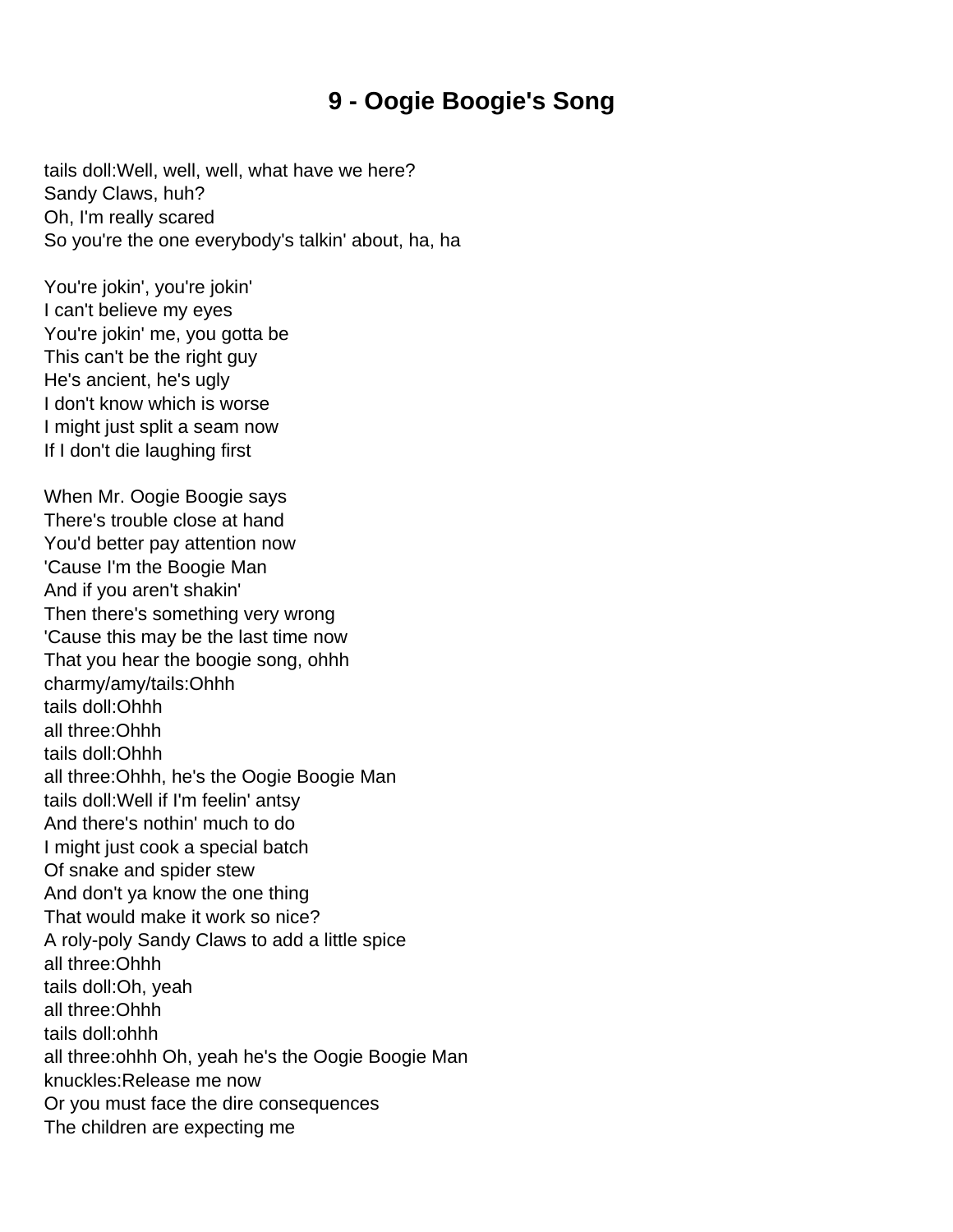So please, come to your senses tails doll:You're jokin', you're jokin' I can't believe my ears Would someone shut this fella up I'm drownin' in my tears It's funny, I'm laughing You really are too much And now, with your permission I'm going to do my stuff knuckles:What are you going to do? tails doll:I'm gonna do the best I can Oh, the sound of rollin' dice To me is music in the air 'Cause I'm a gamblin' Boogie Man Although I don't play fair It's much more fun, I must confess When lives are on the line Not mine, of course, but yours, old boy Now that'd be just fine

knuckles:Release me fast or you will have to Answer for this heinous act

tails doll:Oh, brother, you're something

You put me in a spin

You aren't comprehending

The position that you're in

It's hopeless, you're finished You haven't got a prayer

'Cause I'm Mr. Oogie Boogie

And you ain't going nowhere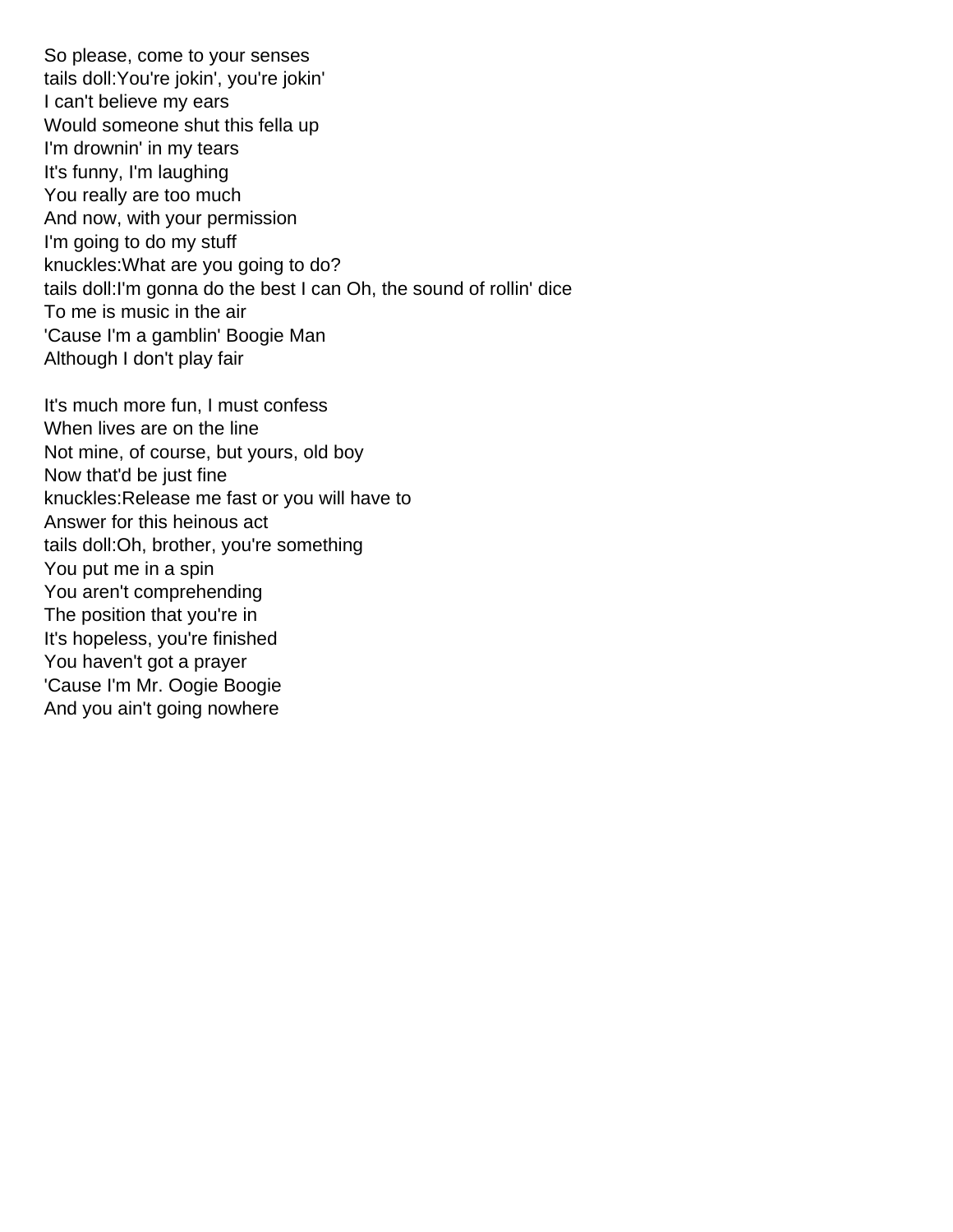# **10 - Sally's Song"**

<span id="page-18-0"></span>violet:I sense there's something in the wind That seems like tragedy's at hand And though I'd like to stand by him Can't shake this feeling that I have The worst is just around the bend

And does he notice my feelings for him? And will he see how much he means to me? I think it's not to be

What will become of my dear friend? Where will his actions lead us then? Although I'd like to join the crowd In their enthusiastic cloud Try as I may, it doesn't last

And will we ever end up together? no, I think not, it's never to become For I am not the one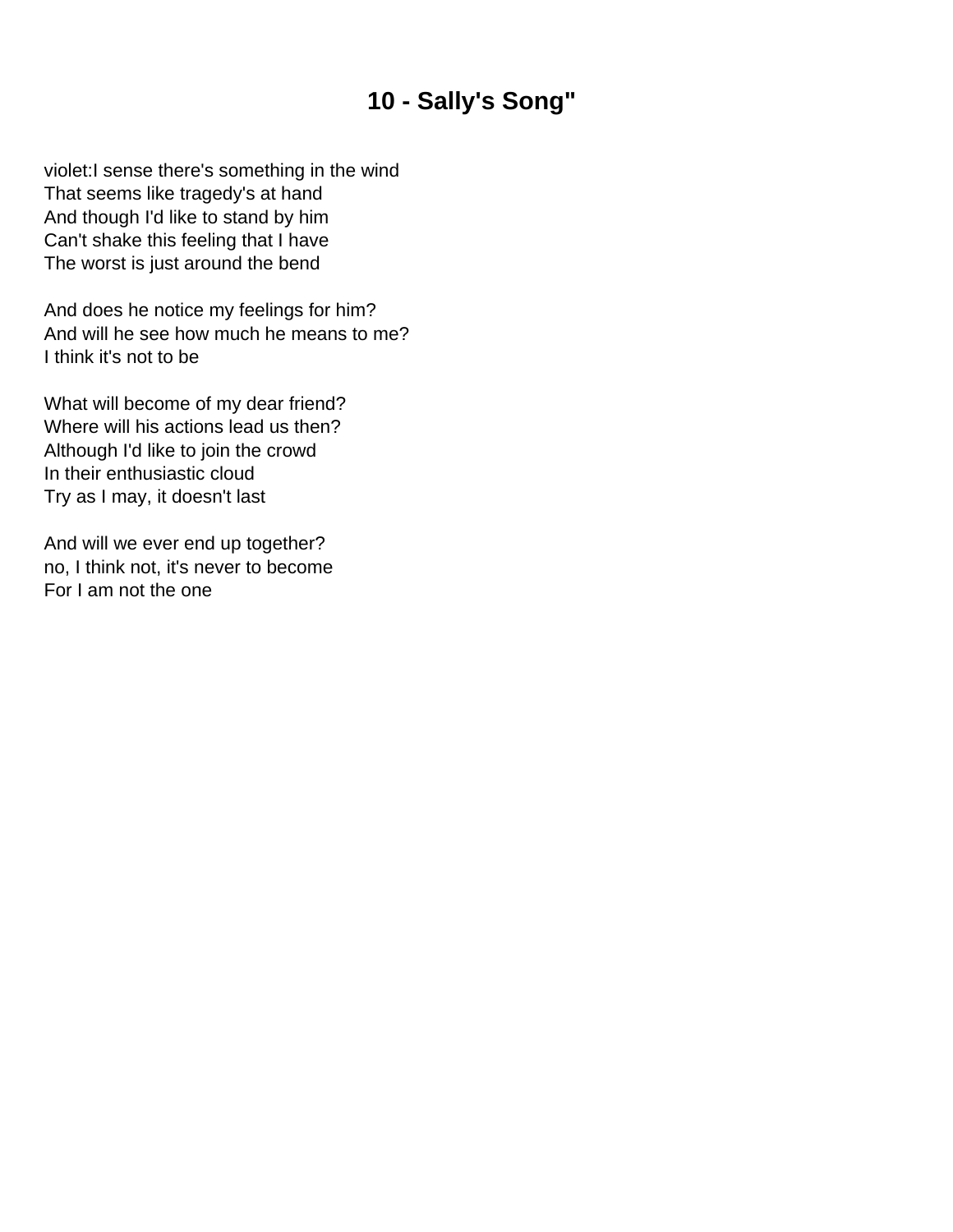#### **11 - "Poor Jack"**

<span id="page-19-0"></span>espio: :( What have I done? What have I done? How could I be so blind? All is lost, where was I? Spoiled all, spoiled all Everything's gone all wrong

What have I done? What have I done? Find a deep cave to hide in In a million years they'll find me Only dust and a plaque That reads, "Here Lies Poor Old Jack"

But I never intended all this madness, never And nobody really understood, how could they? That all I ever wanted was to bring them something great Why does nothing ever turn out like it should?

Well, what the heck, I went and did my best And, by God, I really tasted something swell And for a moment, why, I even touched the sky And at least I left some stories they can tell, I did

And for the first time since I don't remember when I felt just like my aold bony self again And I, Jack, the Pumpkin King That's right, I am the Pumpkin King, ha, ha, ha

And I just can't wait until next Halloween 'Cause I've got some new ideas that will really make them scream And, by Godm I'm really gonna give it all my might Uh oh, I hope there's still time to set things right sandy Claws, hmm